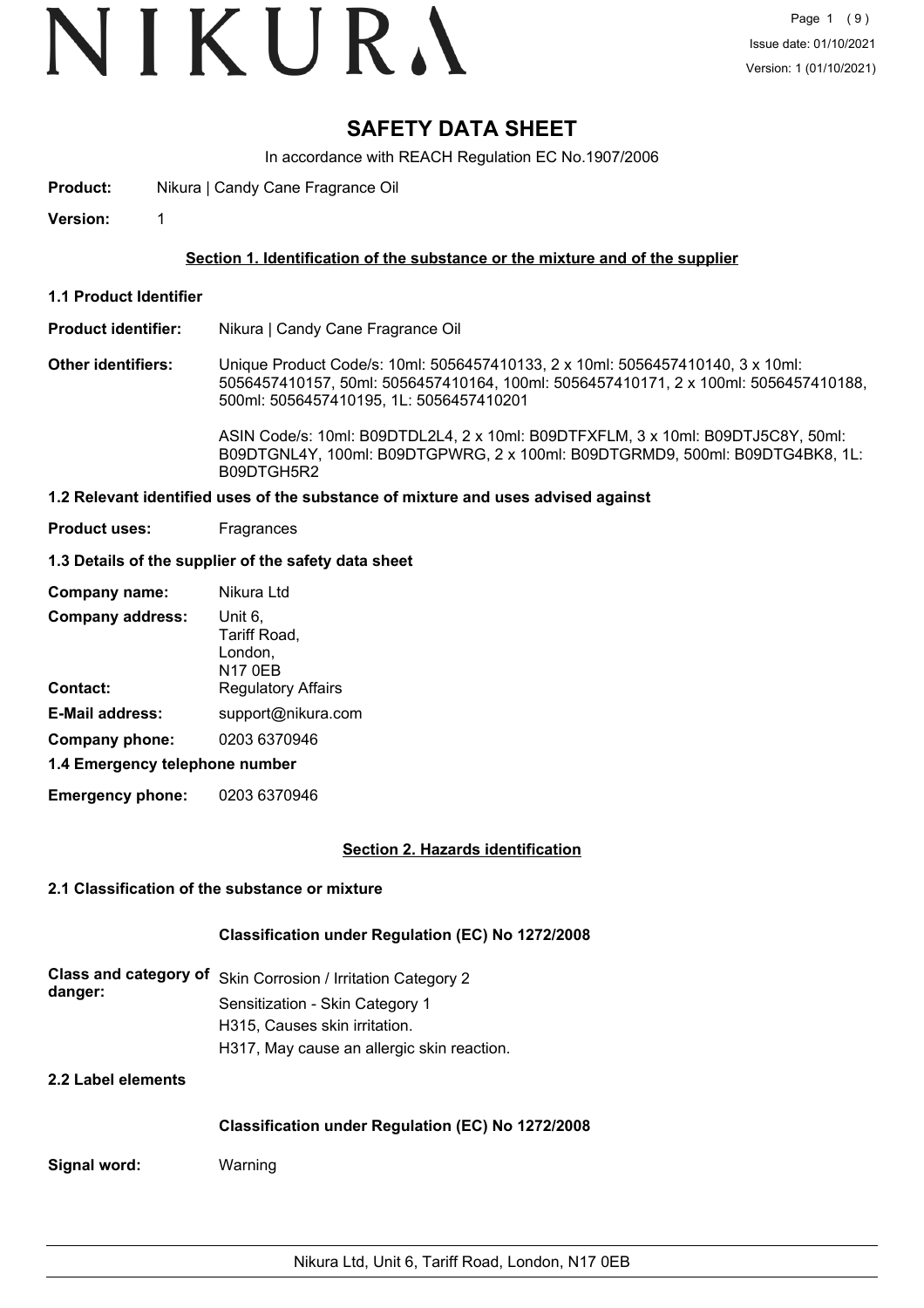### **SAFETY DATA SHEET**

In accordance with REACH Regulation EC No.1907/2006

| Product:                            |   | Nikura   Candy Cane Fragrance Oil                                                                                                                                                                                                                                                                                                                                                                                                                                                                                                                                                  |
|-------------------------------------|---|------------------------------------------------------------------------------------------------------------------------------------------------------------------------------------------------------------------------------------------------------------------------------------------------------------------------------------------------------------------------------------------------------------------------------------------------------------------------------------------------------------------------------------------------------------------------------------|
| <b>Version:</b>                     | 1 |                                                                                                                                                                                                                                                                                                                                                                                                                                                                                                                                                                                    |
| <b>Hazard statements:</b>           |   | H315, Causes skin irritation.<br>H317, May cause an allergic skin reaction.                                                                                                                                                                                                                                                                                                                                                                                                                                                                                                        |
| Supplemental<br>Information:        |   | EUH208, Contains beta-Caryophyllene, d-Limonene, I-Limonene. May produce an allergic<br>reaction.                                                                                                                                                                                                                                                                                                                                                                                                                                                                                  |
| <b>Precautionary</b><br>statements: |   | P261, Avoid breathing vapour or dust.<br>P264, Wash hands and other contacted skin thoroughly after handling.<br>P272, Contaminated work clothing should not be allowed out of the workplace.<br>P280, Wear protective gloves/eye protection/face protection.<br>P302/352, IF ON SKIN: Wash with plenty of soap and water.<br>P333/313, If skin irritation or rash occurs: Get medical advice/attention.<br>P362, Take off contaminated clothing and wash before reuse.<br>P501, Dispose of contents/container to approved disposal site, in accordance with local<br>regulations. |
| Pictograms:                         |   |                                                                                                                                                                                                                                                                                                                                                                                                                                                                                                                                                                                    |
| 2.3 Other hazards                   |   |                                                                                                                                                                                                                                                                                                                                                                                                                                                                                                                                                                                    |
| Other hazards:                      |   | None                                                                                                                                                                                                                                                                                                                                                                                                                                                                                                                                                                               |
|                                     |   |                                                                                                                                                                                                                                                                                                                                                                                                                                                                                                                                                                                    |

#### **Section 3. Composition / information on ingredients**

#### **3.2 Mixtures**

#### **Contains:**

| <b>Name</b>           | <b>CAS</b> | <b>EC</b> | <b>REACH Registration</b><br>No. | $\frac{9}{6}$ | <b>Classification for</b><br>(CLP) 1272/2008                                                     |
|-----------------------|------------|-----------|----------------------------------|---------------|--------------------------------------------------------------------------------------------------|
| <b>I</b> I-Menthol    | 2216-51-5  | 218-690-9 |                                  | 20-<50%       | Skin Irrit. 2:H315.-                                                                             |
| Id.I-Isomenthone      | 491-07-6   | 207-727-4 |                                  | $5 - 10%$     | lSkin Irrit, 2-Skin Sens.<br>1B:H315-H317.-                                                      |
| trans-p-Menthan-3-one | 89-80-5    | 201-941-1 |                                  | $5 - 10%$     | Acute Tox. 4-Skin Irrit.<br>l2-Skin Sens. 1B-<br>Aquatic Chronic 3;<br>H302-H315-H317-<br>H412.- |
| Eucalyptol            | 470-82-6   | 207-431-5 |                                  | $1 - 5%$      | Flam. Lig. 3-Skin Sens.<br>1B:H226-H317,-                                                        |
| <b>I</b> I-Menthone   | 14073-97-3 | 237-926-1 |                                  | $1 - 5%$      | Acute Tox. 4-Skin Irrit.<br>l2-Skin Sens. 1B-<br>Aquatic Chronic 3;<br>H302-H315-H317-<br>H412.- |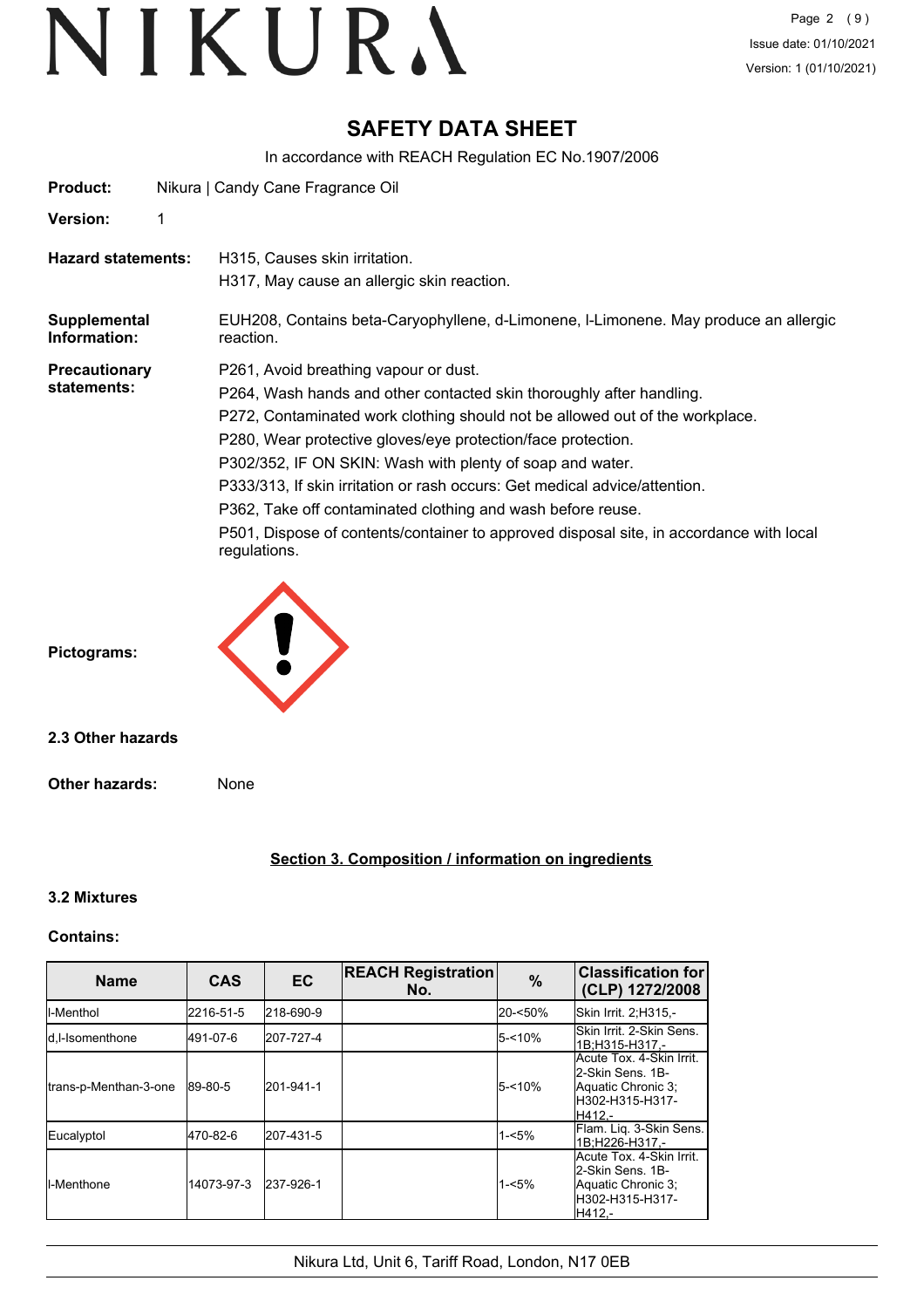### **SAFETY DATA SHEET**

In accordance with REACH Regulation EC No.1907/2006

**Product:** Nikura | Candy Cane Fragrance Oil

#### **Version:** 1

| <b>I</b> d-Limonene | 5989-27-5 | 227-813-5 | $0.1 - 1\%$ | Flam. Liq. 3-Skin Irrit.<br>2-Skin Sens. 1B-Asp.<br>Tox 1-Aquatic Acute 1-<br>Aquatic Chronic 3:<br>lH226-H304-H315-<br>H317-H400-H412.- |
|---------------------|-----------|-----------|-------------|------------------------------------------------------------------------------------------------------------------------------------------|
| II-Limonene         | 5989-54-8 | 227-815-6 | $0.1 - 1\%$ | Flam. Lig. 3-Skin Irrit.<br>2-Skin Sens. 1B-Asp.<br>Tox 1-Aquatic Acute 1-<br>Aquatic Chronic 3;<br>lH226-H304-H315-<br>H317-H400-H412.- |
| beta-Caryophyllene  | 87-44-5   | 201-746-1 | $0.1 - 1\%$ | Skin Sens. 1B-Asp.<br>Tox 1-Aquatic Chronic<br>4:H304-H317-H413.-                                                                        |

#### **Substances with Community workplace exposure limits:**

Not Applicable

**Substances that are persistent, bioaccumulative and toxic or very persistent and very bioaccumulative, greater than 0.1%:**

Not Applicable

#### **Section 4. First-aid measures**

#### **4.1 Description of first aid measures**

| Inhalation:           | Remove from exposure site to fresh air, keep at rest, and obtain medical attention.          |  |  |
|-----------------------|----------------------------------------------------------------------------------------------|--|--|
| Eye exposure:         | Flush immediately with water for at least 15 minutes. Contact physician if symptoms persist. |  |  |
| <b>Skin exposure:</b> | IF ON SKIN: Wash with plenty of soap and water.                                              |  |  |
| Ingestion:            | Rinse mouth with water and obtain medical attention.                                         |  |  |

#### **4.2 Most important symptoms and effects, both acute and delayed**

Causes skin irritation.

May cause an allergic skin reaction.

#### **4.3 Indication of any immediate medical attention and special treatment needed**

None expected, see Section 4.1 for further information.

#### **SECTION 5: Firefighting measures**

#### **5.1 Extinguishing media**

Suitable media: Carbon dioxide, Dry chemical, Foam.

### **5.2 Special hazards arising from the substance or mixture**

In case of fire, may be liberated: Carbon monoxide, Unidentified organic compounds.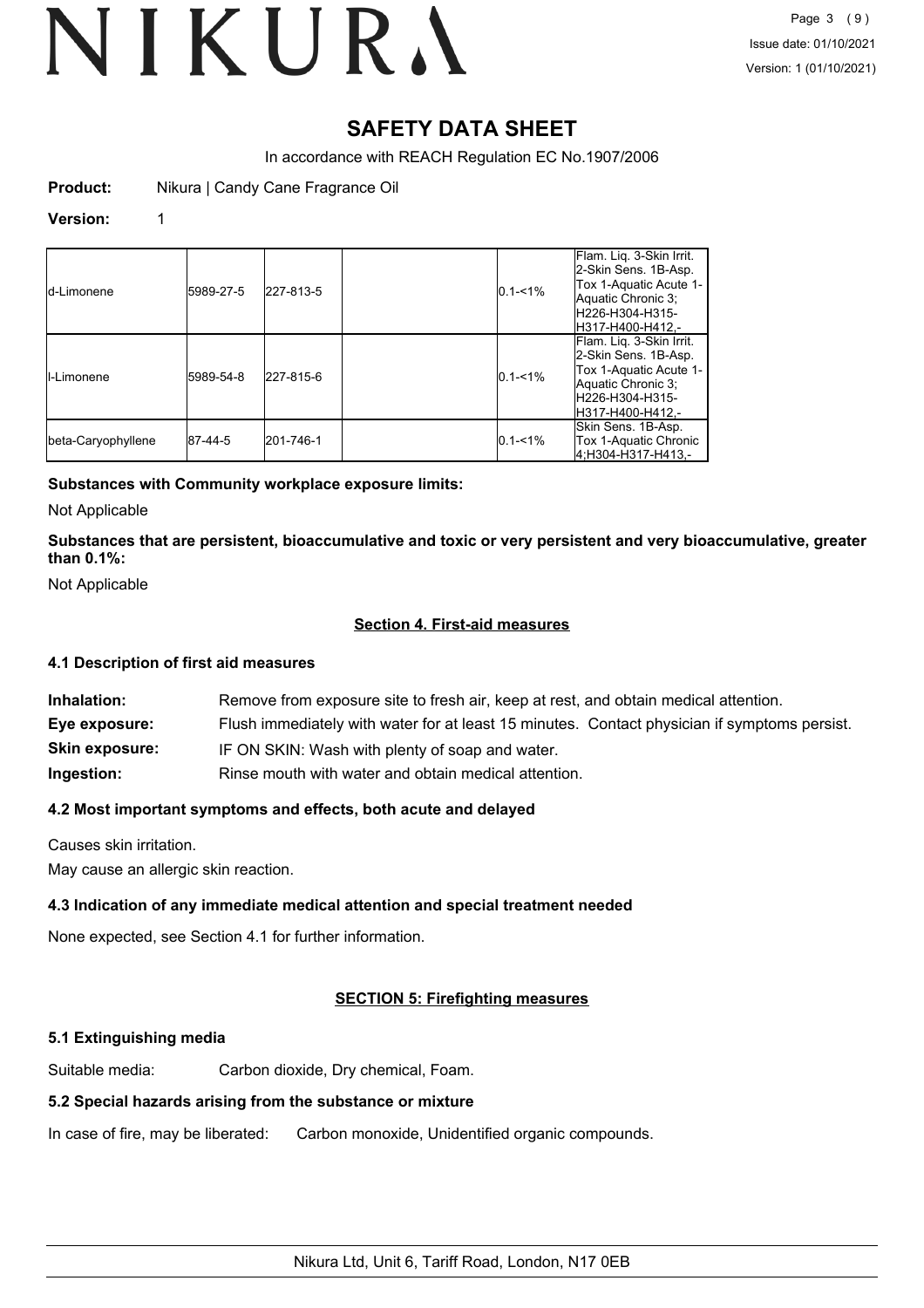### **SAFETY DATA SHEET**

In accordance with REACH Regulation EC No.1907/2006

**Product:** Nikura | Candy Cane Fragrance Oil

**Version:** 1

#### **5.3 Advice for fire fighters:**

In case of insufficient ventilation, wear suitable respiratory equipment.

#### **Section 6. Accidental release measures**

#### **6.1 Personal precautions, protective equipment and emergency procedures:**

Avoid inhalation. Avoid contact with skin and eyes. See protective measures under Section 7 and 8.

#### **6.2 Environmental precautions:**

Keep away from drains, surface and ground water, and soil.

#### **6.3 Methods and material for containment and cleaning up:**

Remove ignition sources. Provide adequate ventilation. Avoid excessive inhalation of vapours. Contain spillage immediately by use of sand or inert powder. Dispose of according to local regulations.

#### **6.4 Reference to other sections:**

Also refer to sections 8 and 13.

#### **Section 7. Handling and storage**

#### **7.1 Precautions for safe handling:**

Keep away from heat, sparks, open flames and hot surfaces. - No smoking. Use personal protective equipment as required. Use in accordance with good manufacturing and industrial hygiene practices. Use in areas with adequate ventilation Do not eat, drink or smoke when using this product.

#### **7.2 Conditions for safe storage, including any incompatibilities:**

Store in a well-ventilated place. Keep container tightly closed. Keep cool. Ground/bond container and receiving equipment. Use explosion-proof electrical, ventilating and lighting equipment. Use only non-sparking tools. Take precautionary measures against static discharge.

#### **7.3 Specific end use(s):**

Fragrances: Use in accordance with good manufacturing and industrial hygiene practices.

#### **Section 8. Exposure controls/personal protection**

#### **8.1 Control parameters**

Workplace exposure limits: Not Applicable

#### **8.2 Exposure Controls**

#### **Eye / Skin Protection**

Wear protective gloves/eye protection/face protection

#### **Respiratory Protection**

Nikura Ltd, Unit 6, Tariff Road, London, N17 0EB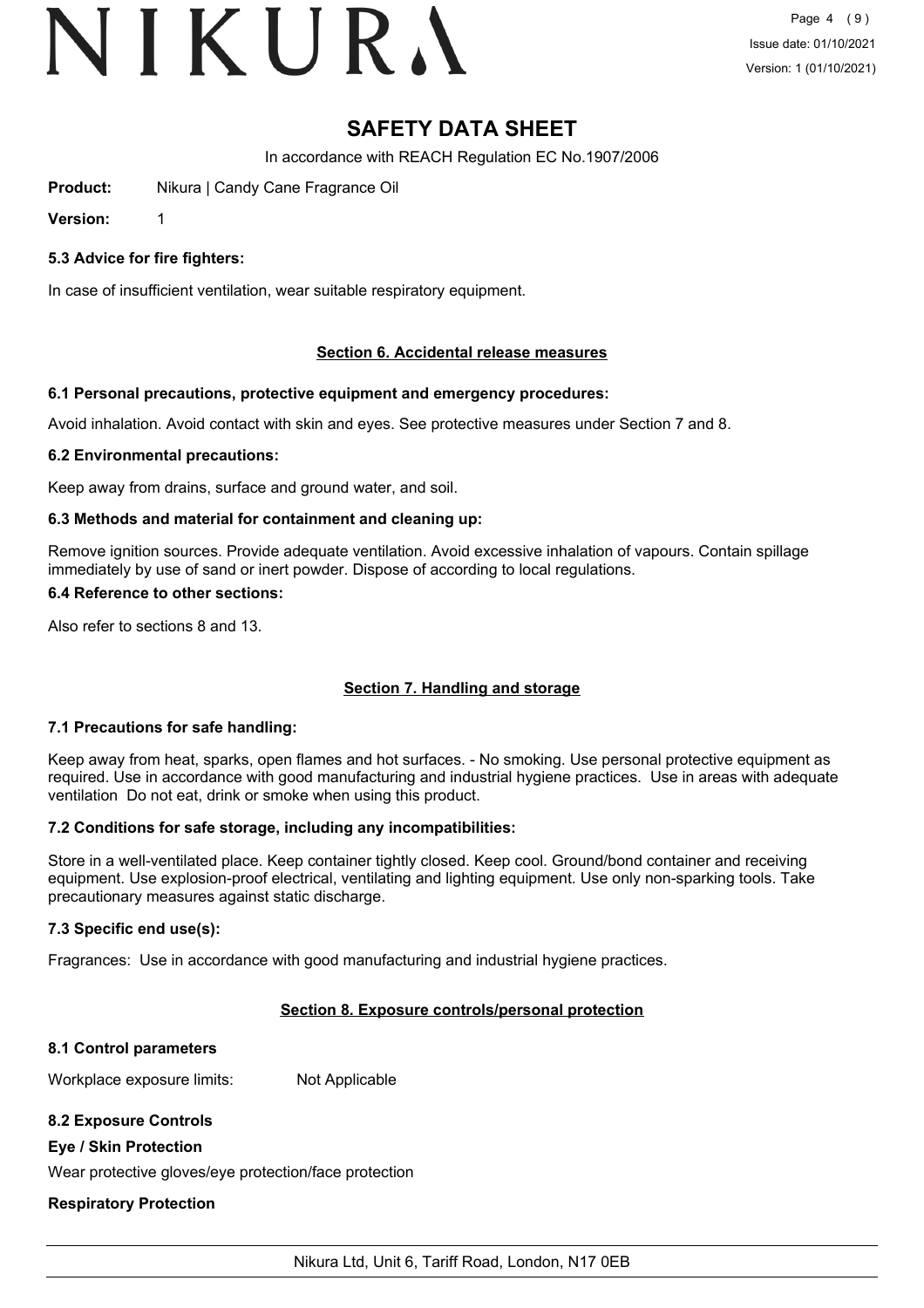## **SAFETY DATA SHEET**

In accordance with REACH Regulation EC No.1907/2006

**Product:** Nikura | Candy Cane Fragrance Oil

**Version:** 1

Under normal conditions of use and where adequate ventilation is available to prevent build up of excessive vapour, this material should not require special engineering controls. However, in conditions of high or prolonged use, or high temperature or other conditions which increase exposure, the following engineering controls can be used to minimise exposure to personnel: a) Increase ventilation of the area with local exhaust ventilation. b) Personnel can use an approved, appropriately fitted respirator with organic vapour cartridge or canisters and particulate filters. c) Use closed systems for transferring and processing this material.

Also refer to Sections 2 and 7.

#### **Section 9. Physical and chemical properties**

#### **9.1 Information on basic physical and chemical properties**

| Appearance:                                   | Not determined                               |
|-----------------------------------------------|----------------------------------------------|
| Odour:                                        | Not determined                               |
| <b>Odour threshold:</b>                       | Not determined                               |
| pH:                                           | Not determined                               |
| Melting point / freezing point:               | Not determined                               |
| Initial boiling point / range:                | Not determined                               |
| Flash point:                                  | 97 $^{\circ}$ C                              |
| <b>Evaporation rate:</b>                      | Not determined                               |
| Flammability (solid, gas):                    | Not determined                               |
| Upper/lower flammability or explosive limits: | Product does not present an explosion hazard |
| Vapour pressure:                              | Not determined                               |
| Vapour density:                               | Not determined                               |
| <b>Relative density:</b>                      | Not determined                               |
| Solubility(ies):                              | Not determined                               |
| Partition coefficient: n-octanol/water:       | Not determined                               |
| Auto-ignition temperature:                    | Not determined                               |
| <b>Decomposition temperature:</b>             | Not determined                               |
| <b>Viscosity:</b>                             | Not determined                               |
| <b>Explosive properties:</b>                  | Not expected                                 |
| <b>Oxidising properties:</b>                  | Not expected                                 |
|                                               |                                              |

**9.2 Other information:** None available

#### **Section 10. Stability and reactivity**

#### **10.1 Reactivity:**

Presents no significant reactivity hazard, by itself or in contact with water.

### **10.2 Chemical stability:**

Good stability under normal storage conditions.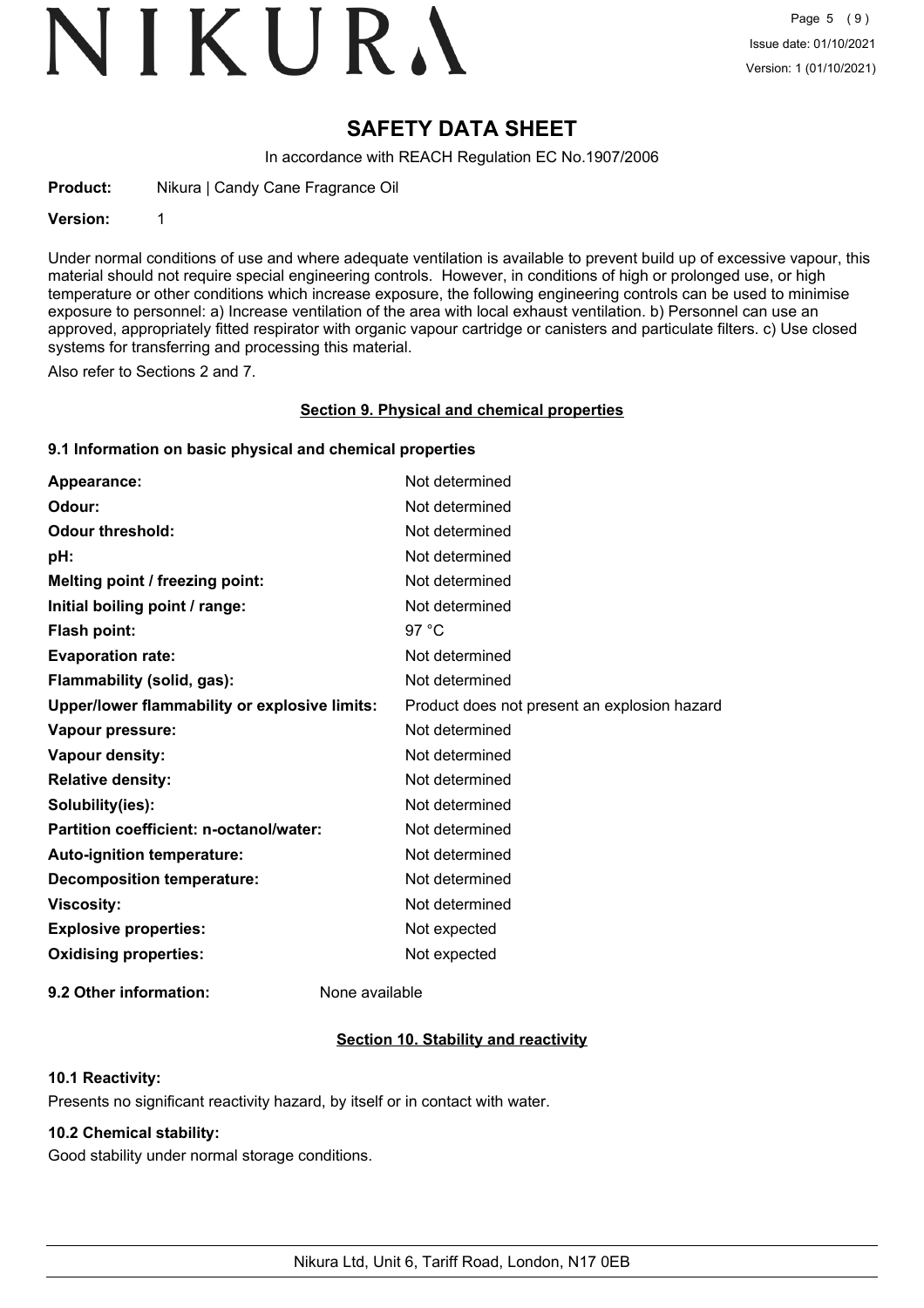## **SAFETY DATA SHEET**

In accordance with REACH Regulation EC No.1907/2006

**Product:** Nikura | Candy Cane Fragrance Oil

**Version:** 1

**10.3 Possibility of hazardous reactions:**

Not expected under normal conditions of use.

#### **10.4 Conditions to avoid:**

Avoid extreme heat.

#### **10.5 Incompatible materials:**

Avoid contact with strong acids, alkalis or oxidising agents.

#### **10.6 Hazardous decomposition products:**

Not expected.

#### **Section 11. Toxicological information**

#### **11.1 Information on toxicological effects**

This mixture has not been tested as a whole for health effects. The health effects have been calculated using the methods outlined in Regulation (EC) No 1272/2008 (CLP).

| <b>Acute Toxicity:</b>                    | Based on available data the classification criteria are not met. |
|-------------------------------------------|------------------------------------------------------------------|
| <b>Acute Toxicity Oral</b>                | 3920                                                             |
| <b>Acute Toxicity Dermal</b>              | Not Applicable                                                   |
| <b>Acute Toxicity Inhalation</b>          | Not Available                                                    |
| <b>Skin corrosion/irritation:</b>         | Skin Corrosion / Irritation Category 2                           |
| Serious eye damage/irritation:            | Based on available data the classification criteria are not met. |
| <b>Respiratory or skin sensitisation:</b> | Sensitization - Skin Category 1                                  |
| Germ cell mutagenicity:                   | Based on available data the classification criteria are not met. |
| <b>Carcinogenicity:</b>                   | Based on available data the classification criteria are not met. |
| <b>Reproductive toxicity:</b>             | Based on available data the classification criteria are not met. |
| <b>STOT-single exposure:</b>              | Based on available data the classification criteria are not met. |
| <b>STOT-repeated exposure:</b>            | Based on available data the classification criteria are not met. |
| <b>Aspiration hazard:</b>                 | Based on available data the classification criteria are not met. |

#### **Information about hazardous ingredients in the mixture**

| Ingredient                                  | <b>CAS</b> | EC        | LD50/ATE Oral | LD50/ATE<br>Dermal | LC50/ATE<br><b>Inhalation</b> | <b>LC50</b><br>Route      |
|---------------------------------------------|------------|-----------|---------------|--------------------|-------------------------------|---------------------------|
| ll-Menthone                                 | 14073-97-3 | 237-926-1 | 1500          | Not available      | Not available                 | <b>Not</b><br>lavailable  |
| $\frac{1}{2}$ trans-p-Menthan-3-one 89-80-5 |            | 201-941-1 | 500           | Not available      | Not available                 | <b>INot</b><br>lavailable |

Refer to Sections 2 and 3 for additional information.

#### **Section 12. Ecological information**

**12.1 Toxicity:** Not available **12.2 Persistence and degradability:** Not available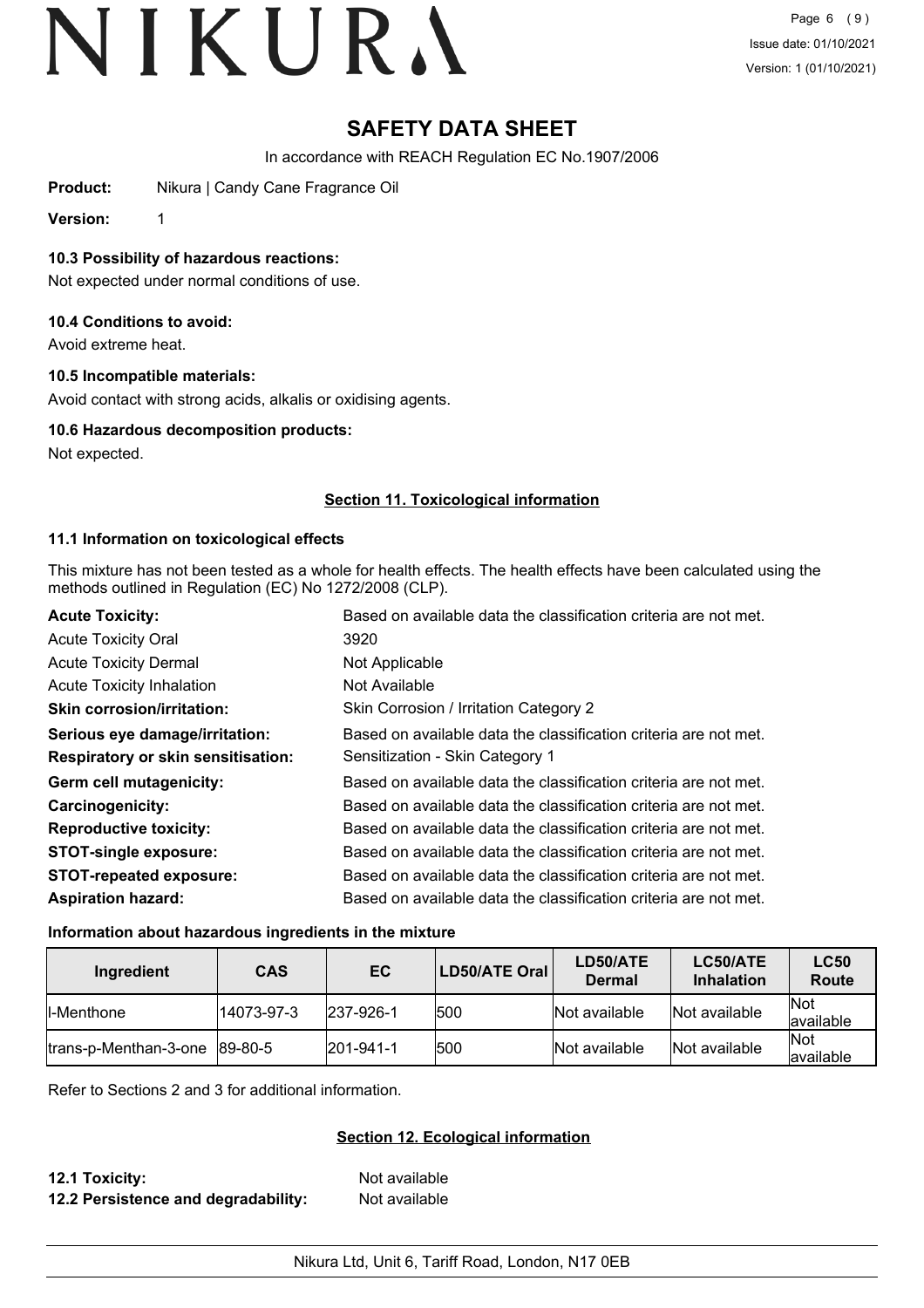Page 7 (9) Issue date: 01/10/2021 Version: 1 (01/10/2021)

### **SAFETY DATA SHEET**

In accordance with REACH Regulation EC No.1907/2006

**Product:** Nikura | Candy Cane Fragrance Oil

**Version:** 1

- **12.3 Bioaccumulative potential:** Not available
- **12.4 Mobility in soil:** Not available
- **12.5 Results of PBT and vPvB assessment:**

This substance does not meet the PBT/vPvB criteria of REACH, annex XIII.

**12.6 Other adverse effects:** Not available

#### **Section 13. Disposal considerations**

#### **13.1 Waste treatment methods:**

Dispose of in accordance with local regulations. Avoid disposing into drainage systems and into the environment. Empty containers should be taken to an approved waste handling site for recycling or disposal.

#### **Section 14. Transport information**

| 14.1 UN number:                                                                | Not classified                              |
|--------------------------------------------------------------------------------|---------------------------------------------|
| 14.2 UN Proper Shipping Name:                                                  | ۰                                           |
| 14.3 Transport hazard class(es):                                               | Not classified                              |
| <b>Sub Risk:</b>                                                               | Not classified                              |
| 14.4. Packing Group:                                                           | Not classified                              |
| <b>14.5 Environmental hazards:</b>                                             | Not environmentally hazardous for transport |
| 14.6 Special precautions for user:                                             | None additional                             |
| 14.7 Transport in bulk according to Anney II of MARPOL 73/78 and the IRC Code: |                                             |

**14.7 Transport in bulk according to Annex II of MARPOL73/78 and the IBC Code:**

Not classified

#### **Section 15. Regulatory information**

#### **15.1 Safety, health and environmental regulations/legislation specific for the substance or mixture** None additional

#### **15.2 Chemical Safety Assessment**

A Chemical Safety Assessment has not been carried out for this product.

#### **Section 16. Other information**

| <b>Concentration % Limits:</b> | SCI 2=26.07% SS 1=19.38% |
|--------------------------------|--------------------------|
| Total Fractional Values:       | SCI 2=3.84 SS 1=5.16     |

#### **Key to revisions:**

Not applicable

#### **Key to abbreviations:**

| <b>Abbreviation</b> | <b>Meaning</b>                                                 |
|---------------------|----------------------------------------------------------------|
| Acute Tox, 4        | Acute Toxicity - Oral Category 4                               |
| Aquatic Acute 1     | Hazardous to the Aquatic Environment - Acute Hazard Category 1 |

#### Nikura Ltd, Unit 6, Tariff Road, London, N17 0EB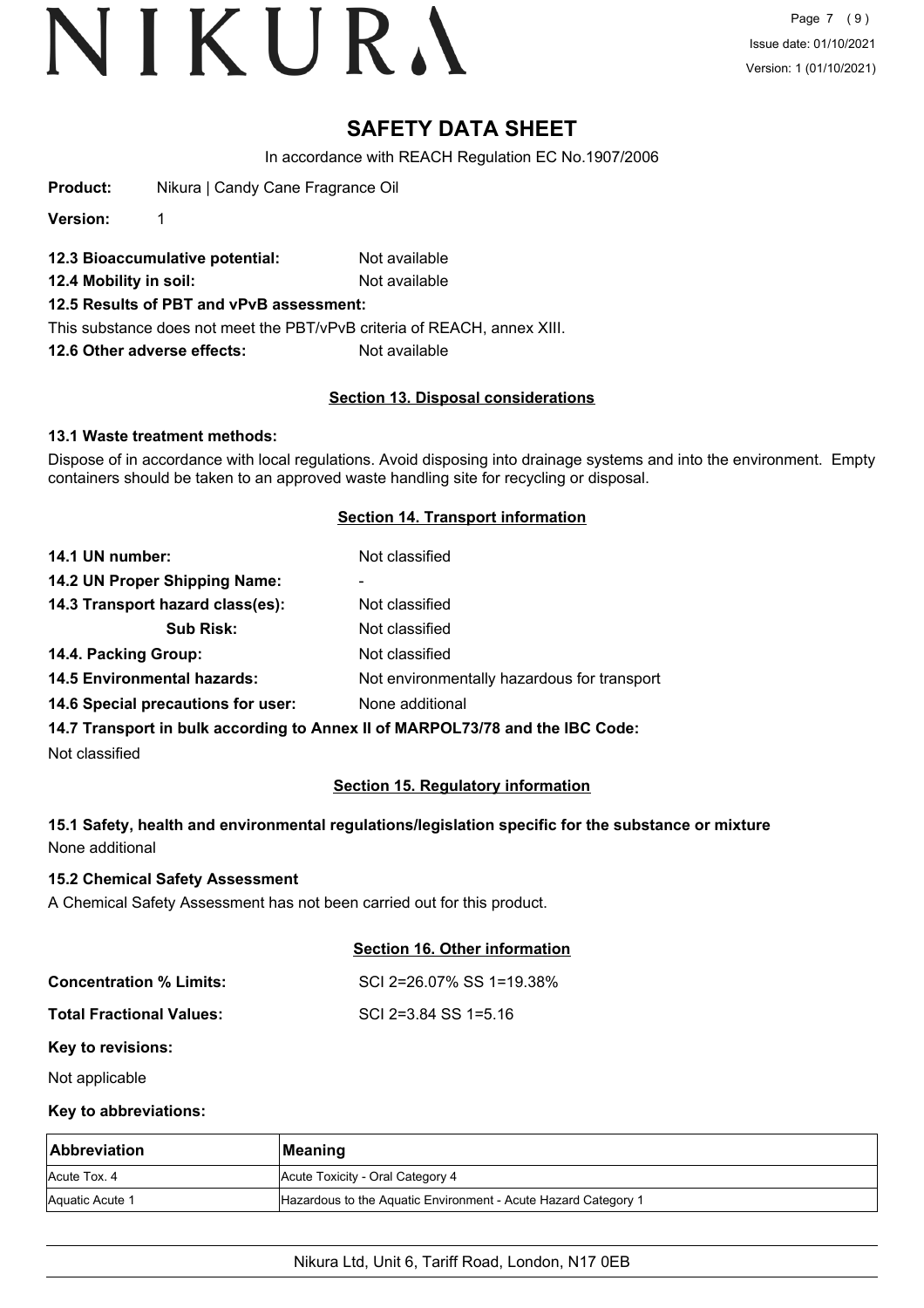## **SAFETY DATA SHEET**

In accordance with REACH Regulation EC No.1907/2006

**Product:** Nikura | Candy Cane Fragrance Oil

#### **Version:** 1

| Aquatic Chronic 3 | Hazardous to the Aquatic Environment - Long-term Hazard Category 3                                         |
|-------------------|------------------------------------------------------------------------------------------------------------|
| Aquatic Chronic 4 | Hazardous to the Aquatic Environment - Long-term Hazard Category 4                                         |
| Asp. Tox 1        | <b>Aspiration Hazard Category 1</b>                                                                        |
| Flam. Liq. 3      | Flammable Liquid, Hazard Category 3                                                                        |
| H226              | Flammable liquid and vapour.                                                                               |
| H302              | Harmful if swallowed.                                                                                      |
| H304              | May be fatal if swallowed and enters airways.                                                              |
| H315              | Causes skin irritation.                                                                                    |
| H317              | May cause an allergic skin reaction.                                                                       |
| H400              | Very toxic to aquatic life.                                                                                |
| H412              | Harmful to aquatic life with long lasting effects.                                                         |
| H413              | May cause long lasting harmful effects to aquatic life.                                                    |
| P210              | Keep away from heat, sparks, open flames and hot surfaces. - No smoking.                                   |
| P233              | Keep container tightly closed.                                                                             |
| P240              | Ground/bond container and receiving equipment.                                                             |
| P241              | Use explosion-proof electrical, ventilating and lighting equipment.                                        |
| P <sub>242</sub>  | Use only non-sparking tools.                                                                               |
| P243              | Take precautionary measures against static discharge.                                                      |
| P261              | Avoid breathing vapour or dust.                                                                            |
| P <sub>264</sub>  | Wash hands and other contacted skin thoroughly after handling.                                             |
| P270              | Do not eat, drink or smoke when using this product.                                                        |
| P272              | Contaminated work clothing should not be allowed out of the workplace.                                     |
| P273              | Avoid release to the environment.                                                                          |
| P <sub>280</sub>  | Wear protective gloves/eye protection/face protection.                                                     |
| P301/310          | IF SWALLOWED: Immediately call a POISON CENTER or doctor/physician.                                        |
| P301/312          | IF SWALLOWED: call a POISON CENTER or doctor/physician if you feel unwell.                                 |
| P302/352          | IF ON SKIN: Wash with plenty of soap and water.                                                            |
| P303/361/353      | IF ON SKIN (or hair): Remove/take off immediately all contaminated clothing. Rinse skin with water/shower. |
| P330              | Rinse mouth.                                                                                               |
| P331              | Do not induce vomiting.                                                                                    |
| P332/313          | If skin irritation occurs: Get medical advice/attention.                                                   |
| P333/313          | If skin irritation or rash occurs: Get medical advice/attention.                                           |
| P362              | Take off contaminated clothing and wash before reuse.                                                      |
| P363              | Wash contaminated clothing before reuse.                                                                   |
| P370/378          | In case of fire: Use carbon dioxide, dry chemical, foam for extinction.                                    |
| P391              | Collect spillage.                                                                                          |
| P403/235          | Store in a well-ventilated place. Keep cool.                                                               |
| P405              | Store locked up.                                                                                           |
| P501              | Dispose of contents/container to approved disposal site, in accordance with local regulations.             |
| Skin Irrit. 2     | Skin Corrosion / Irritation Category 2                                                                     |
| Skin Sens. 1B     | Sensitization - Skin Category 1B                                                                           |